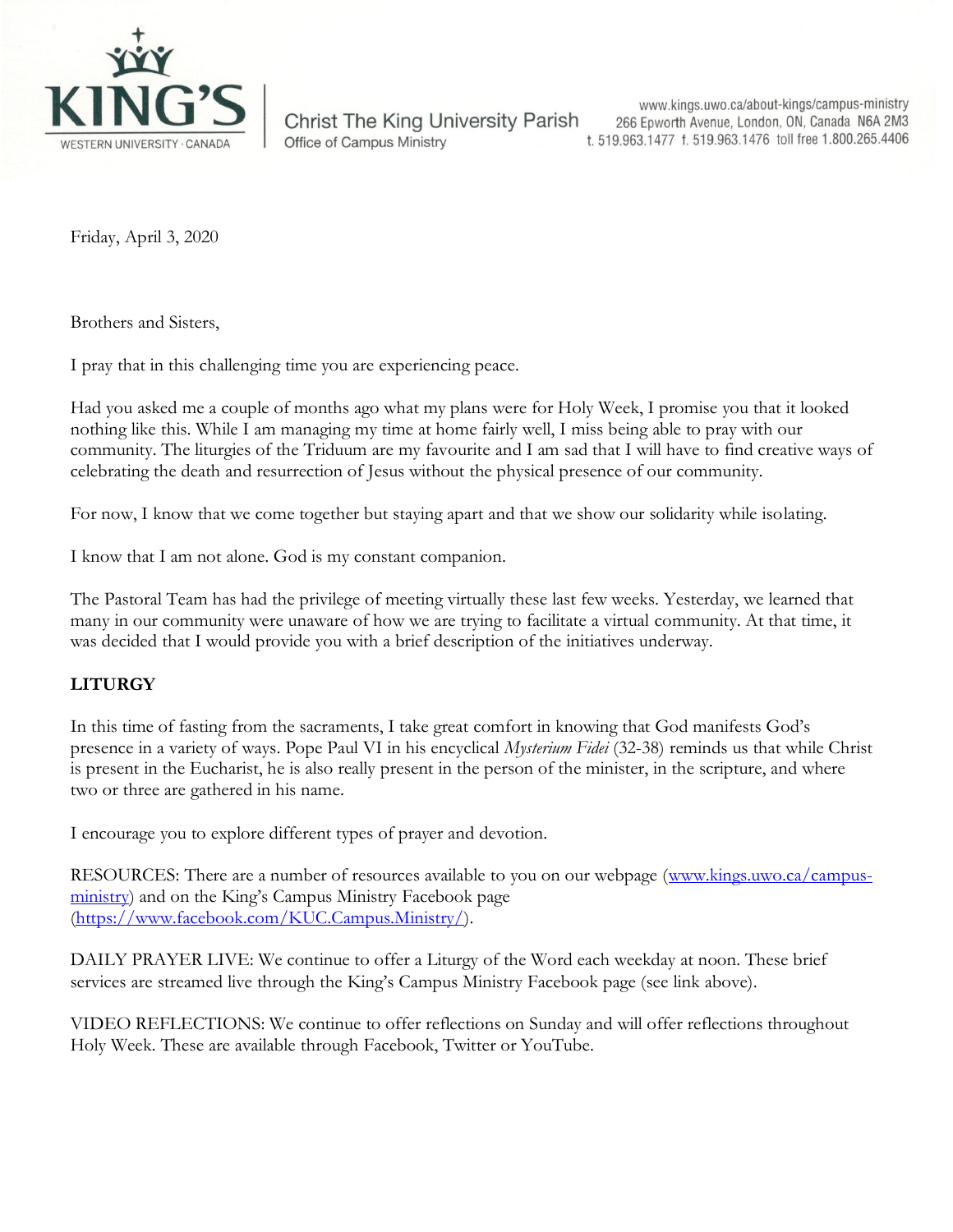'HOLY WEEK AT HOME' RESOURCE: There is also an Order of Service which provides guidelines, texts, rituals and scriptures that you can use with your family, to keep holy the Triduum. [https://cdn2.hubspot.net/hubfs/3788244/Holy\\_Week\\_at\\_Home%20\(1\).pdf](https://cdn2.hubspot.net/hubfs/3788244/Holy_Week_at_Home%20(1).pdf)

MASS ON-LINE: Throughout Holy Week, celebrations from St. Peter's Cathedral will be available on-line at the Diocese of London website [\(www.dol.ca\)](http://www.dol.ca/). The same website will provide a list of a number of parishes that have chosen to live-stream daily mass.

# **OUTREACH**

A number of you have asked if there are people in need and whether you might be of assistance at this time. Here are ways you can help:

SUPPORTING REFUGEES AND NEWCOMERS: Some of the refugees and newcomers who we have been assisting have experienced the loss of employment as a result of COVID-19. Already living on a very tight budget, their financial needs are now overwhelming. If you would like to make a financial contribution, go to <https://www.kings.uwo.ca/alumni/support-kings/refugee-sponsorship-program/> or contact our office.

THE HOSPITALITY CENTRE is limiting the number of people on-site for the protection of the volunteers and the guests that gather there. Juice boxes, granola bars and similar items are needed. These can be dropped off at the back door of the Hospitality Centre at 707 Dundas Street East 9am to 12noon Monday to Friday. Financial donations are also needed to purchase food. Here are ways to make a financial contribution:

- 1) A cheque made out to St. Joseph's Hospitality Centre. Send to 707 Dundas St. E, London Ontario, N5W 2Z5.
- 2) Go to [www.canadahelps.org](http://www.canadahelps.org/) search for "Sisters of St. Joseph Peterborough" and make a note that the donation is for the Soup Kitchen in London.
- 3) Money can be dropped off Monday to Friday between 9am-1pm at the Hospitality Centre.
- 4) Contact our office.

# **PROGRAMMING**

While not all of our programs can be offered virtually, some can be.

VIRTUAL CHILDREN'S PROGRAM: Sundays at 10am via video teleconference. Contact Maija Wilson at [maija.wilson@kings.uwo.ca](mailto:maija.wilson@kings.uwo.ca) to take part.

VIRTUAL YOUTH PROGRAM: Contact Maija Wilson at [maija.wilson@kings.uwo.ca](mailto:maija.wilson@kings.uwo.ca) to take part.

VIRTUAL SCRIPTURE STUDY: Tuesdays 7pm-8pm via video teleconference. The study on The First Letter of John is facilitated by Kerry Wilson. E-mail to [lisa.caeiro@kings.uwo.ca](mailto:lisa.caeiro@kings.uwo.ca) to register.

You can follow us on Facebook or visit our website to learn about what we continue to offer and how you might get involved.